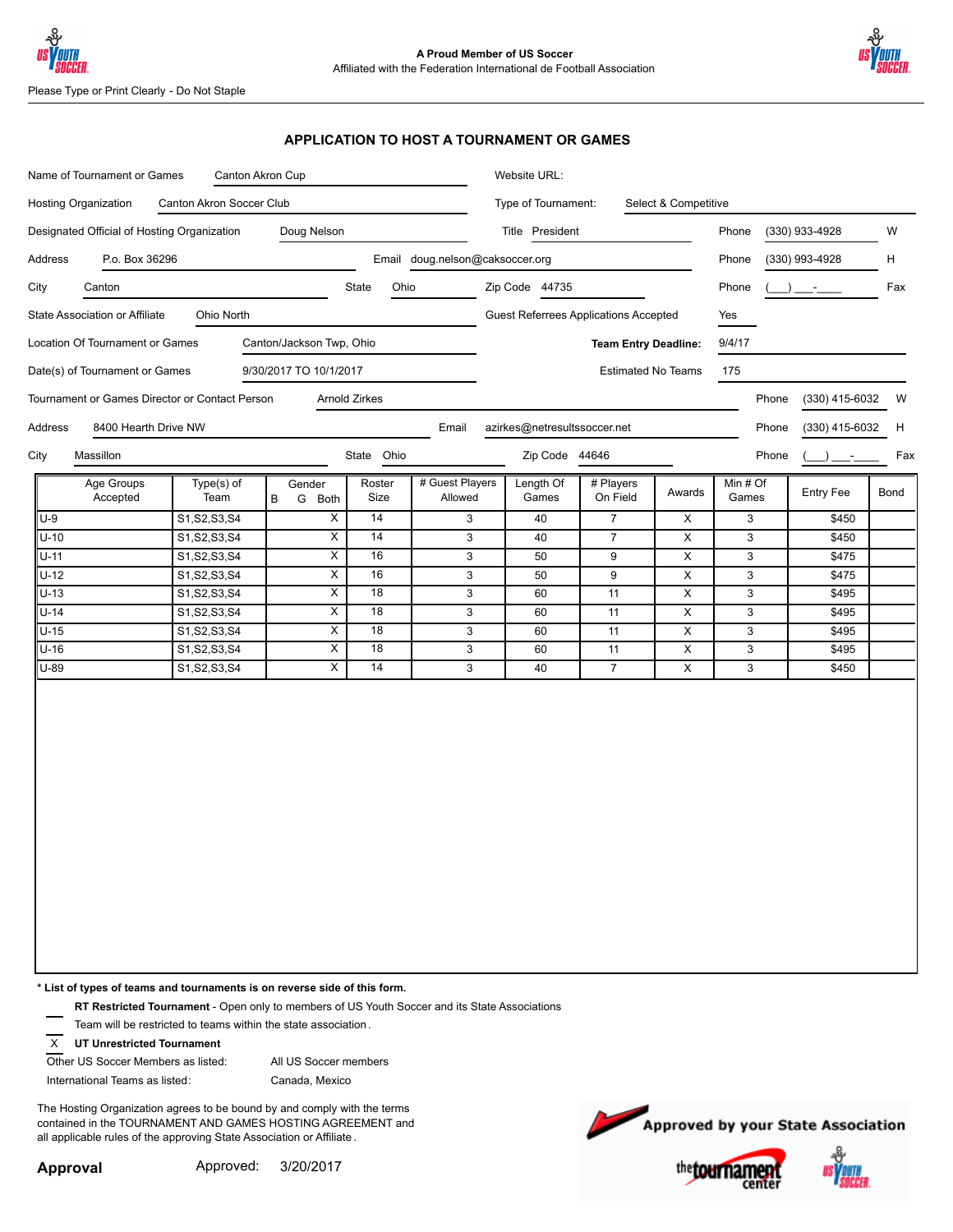#### **I. DEFINITIONS OF TYPES OF TOURNAMENTS AND TEAMS**

(Place corresponding letter in appropriate space on application.)

#### **TYPES OF TOURNAMENTS**

- **UT UNRESTRICTED TOURNAMENT:** A tournament that is open to all Federation affiliated participants . Any tournament that allows international participants must be an Unrestricted Tournament .
- **RT RESTRICTED TOURNAMENT:** A tournament that is open only to members of US Youth Soccer and its State Associations .

**SELECT TEAMS** (teams formed by a selection or tryout process):

- **S1** generally a team which competes at the highest level of play in a state or region
- **S2** generally a team which competes at other than the highest level of play in a state or region
- **S3** generally a team which competes in a local area or state

#### **TOURNAMENT SELECT TEAMS**

a team which is put together for the sole purpose of playing in a tournament or other sanctioned non-league compeition, **S4** whose roster includes select players who are members of one club.

#### **RECREATIONAL TEAMS**

**RT** a team which was formed in a random nature without regard to players' abilities.

#### **US YOUTH SOCCER ODP TEAMS**

**ODP Team:** the official US Youth Soccer Olympic Development team of US Youth Soccer, any of its regions, a State Association, an Affiliate, other Organization Member, or any district or geographical subdivisions thereof.

#### **NATIONAL TEAMS**

**NATIONAL TEAM:** the official national team of US Soccer or any other member of FIFA.

#### **II. HOSTING RESTRICTED AND UNRESTRICTED TOURNAMENTS AND GAMES**

#### **APPLYING TO HOST RESTRICTED TOURNAMENTS OR GAMES**

1. These procedures apply when hosting ONLY US Youth Soccer State Associations or US Youth Soccer Affiliates teams for tournaments or games.

2. Applications, agreements to host and other required information must be submitted as provided by the designated approving associations or affiliate to include:

Not later than the date established by the State Association or Affiliate for submitting an *Application to Host a Tournament or Games*, the hosting organization must submit to its State Association or Affiliate and , if any game is to be played in another state Association or Affiliate, to that other State Association or Affiliate, for approval a completed *Application to Host a Tournament or Games* signed by the designated offical of the hosting organization and the following items :

a) a completed US Youth Soccer *Tournament or Games Hosting Agreement*, with appropriate supporting documents and information, signed by the president or chief officer or designee of the hosting organization and by the tournament or games director ; b) a copy of the approved Rules for the Tournament or Games ; and

c) any fees required by the State Association or Affiliate for processing the application . **Incomplete applications will be returned and considered as not having ever been submitted.**

3. The State Associatio or Affiliate is not required to approve any application not submitted by the deadline established by the State Association or Affiliate. Any application which is not submitted in a timely manner may be subject to late fees if approved. The team must contact its State Association for its specific policies and fees .

4. The State Association or US Youth Soccer Affiliate shall make a determination as to whether or not they will sanction the tournament or games in accordance with the policies they have established within their organization for the sanctioning of tournaments or games.

#### **APPLYING TO HOST UNRESTRICTED TOURNAMENTS INCLUDING INTERNATIONAL TEAMS (TEAMS FROM OUTSIDE THE UNITED STATES) AND OTHER FEDERATION ORGANIZATION MEMBERS**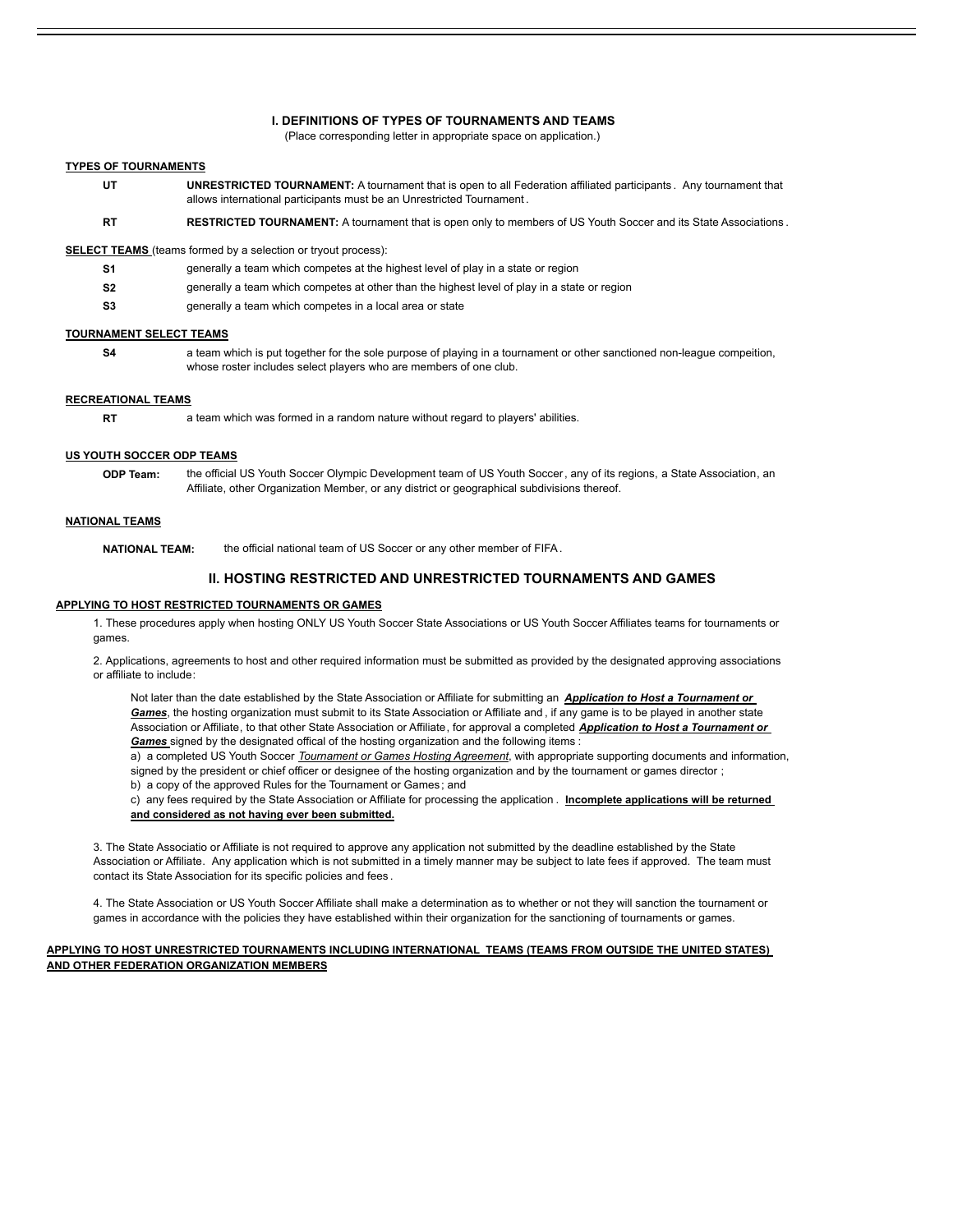1. The provisions below are **in addition** to those required as stated above under "Applying to Host Restricted Tournaments or Games" . All those provisions so stated above must also be complied with.

2. For all tournaments and games involving international teams (teams from outside the United States), the Rules for the Tournament or Games must comply with the following substitution requirements: For matches involving players under 16 years of age, the number of substitutions allowed is as provided by the Rules of the Tournament or Game . For all other matches, the number of substitutions is as agreed to prior to the match and the referee is informed prior to the match of that number. The number agreed to can be as provided in the Rules of the Tournament or Game.

3. The completed US Soccer forms Application to Host a Tournament or Games Involving Foreign Teams and Certification Regarding Compliance with the Ted Stevens and Olympic Amateur Sports Act, must be submitted and approved by the hosting State Association or US Youth Soccer Affiliate and any additional fees required by the State Association , Affiliate and/or the United States Soccer Federation for processing the application.

4. For all teams that are not members of US Youth Soccer or a US Youth Soccer Affiliate , Proof of medical and liability insurance must be provided by their organization of registration.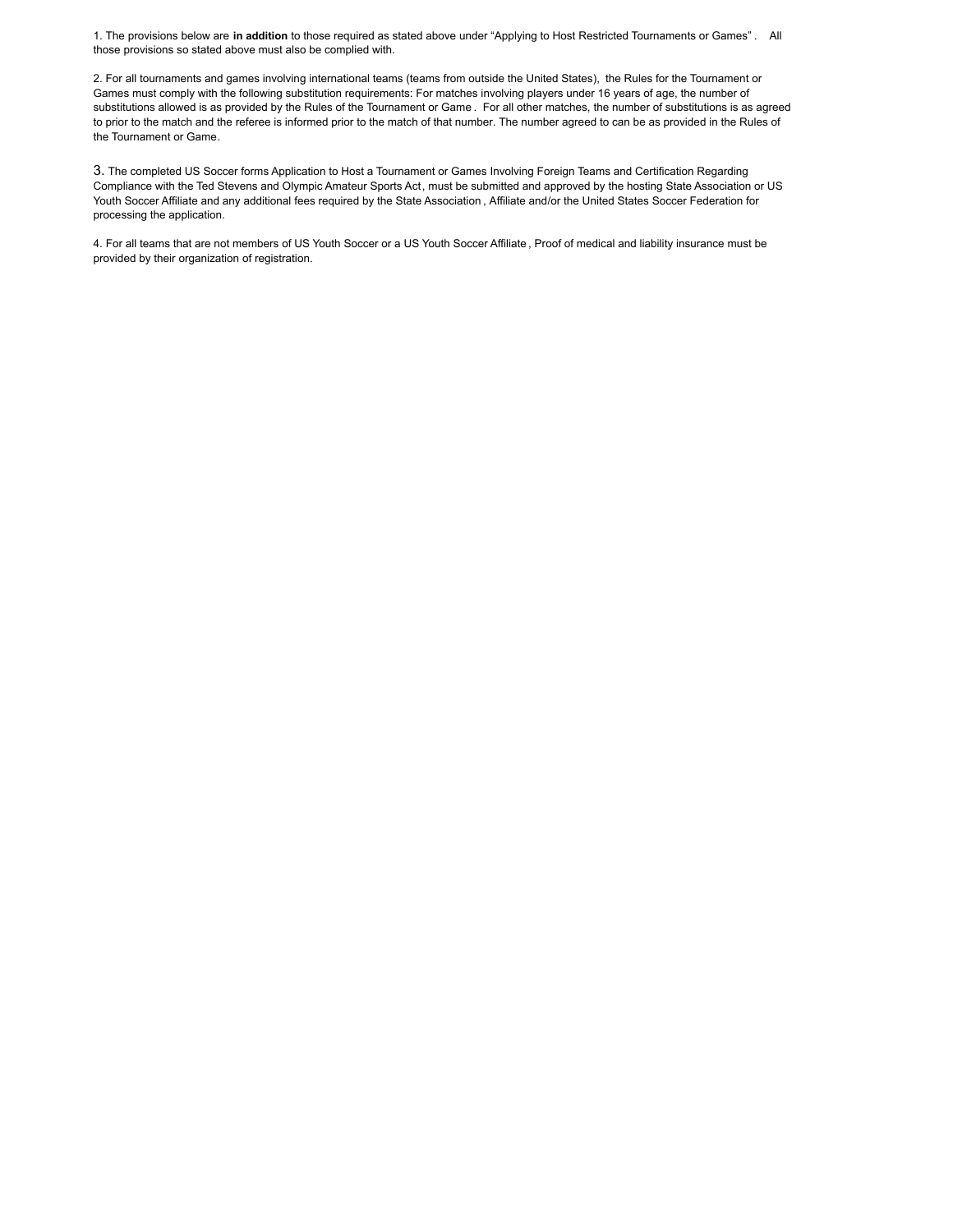

# **US Youth Soccer**

## **TOURNAMENT OR GAMES HOSTING AGREEMENT**

|                 | In consideration of permission being granted to                                                                                                                                                                                                                                                                                                                                                                                                                                                                                                                                                                     |                        | Doug Nelson |                                       |                |                | to hold a tournament |
|-----------------|---------------------------------------------------------------------------------------------------------------------------------------------------------------------------------------------------------------------------------------------------------------------------------------------------------------------------------------------------------------------------------------------------------------------------------------------------------------------------------------------------------------------------------------------------------------------------------------------------------------------|------------------------|-------------|---------------------------------------|----------------|----------------|----------------------|
| or games at     | Canton Akron Soccer Club                                                                                                                                                                                                                                                                                                                                                                                                                                                                                                                                                                                            |                        |             |                                       | Canton         |                | Ohio                 |
|                 |                                                                                                                                                                                                                                                                                                                                                                                                                                                                                                                                                                                                                     | (Hosting Organization) |             |                                       | (City)         |                | (State)              |
| on the dates of | 9/30/2017 TO 10/1/2017                                                                                                                                                                                                                                                                                                                                                                                                                                                                                                                                                                                              |                        |             | we agree to the following conditions: |                |                |                      |
|                 | ABIDE BY RULES: We shall abide by all statements made in our approved US Youth Soccer Application To Host A Tournament or<br>Games, in our tournament invitation, in our tournament rules, in the US Youth Soccer Travel and Tournament Policy and in this US Youth<br>Soccer Tournament or Games Hosting Agreement. We agree that all decisions regarding acceptance of teams into a tournament shall be<br>fairly and impartially made and shall not be based upon race, creed, color or national origin and that we will not advertise by any means<br>the tournament or games until all approvals are received. |                        |             |                                       |                |                |                      |
|                 | <b>INVITATIONS:</b> The tournament or games approval form shall accompany all tournament or games invitations distributed.                                                                                                                                                                                                                                                                                                                                                                                                                                                                                          |                        |             |                                       |                |                |                      |
| rates.          | HOUSING: We agree that we will not require a team to use only accommodations approved or provided by the hosting organization or<br>other organization, unless disclosure is made on the tournament application form of the required hotel / motel names and the guaranteed                                                                                                                                                                                                                                                                                                                                         |                        |             |                                       |                |                |                      |
|                 | PROCURING LIABILITY INSURANCE: We have procured liability insurance coverage for the tournament or games with limits of not<br>less than \$1,000,000 / \$2,000,000 which names the State Association or Affiliate with which the Hosting Organization is a member. A<br>copy of the certificate of insurance, IF REQUIRED, is attached issued by                                                                                                                                                                                                                                                                    |                        |             | Ohio North                            |                |                |                      |
|                 | REQUIRING MEDICAL AUTHORIZATIONS: We shall require all teams participating in the tournament or games to provide medical<br>releases for each player in an appropriate form. These authorizations shall be reviewed by the Hosting Organization at registration and<br>kept in the possession of a team official.                                                                                                                                                                                                                                                                                                   |                        |             |                                       |                |                |                      |
|                 | ADVANCE PUBLICATION OF RULES: We agree that our tournament or games rules shall be included with the invitation senr to each<br>team and shall, again, be published to all teams accepted prior to the start of the tournament / games.                                                                                                                                                                                                                                                                                                                                                                             |                        |             |                                       |                |                |                      |
|                 | CREDENTIALS CHECKS: We agree that we shall conduct credentials checks to ensure that all players are registered with US Youth<br>Soccer or US Soccer or a member thereof or their national association, properly rostered with their team, and participating in accordance<br>with representations set forth on the US Youth Soccer Application to Host a Tournament or Games. We agree that we will not modify or<br>mark in any way original rosters or member passes; and will not register any player, coach, or team official or issue any member pass.                                                        |                        |             |                                       |                |                |                      |
|                 | USE OF US SOCCER REGISTERED REFEREES: We agree that we shall use for all games only US Soccer registered referees who are<br>in good standing (unless US Soccer has granted a waiver to allow the use of authorized referees from another country), and shall use a<br>one- or 3-referee system. We intend to use a 3-referee system for the following age groups:                                                                                                                                                                                                                                                  |                        |             |                                       | U11 throgh U19 |                |                      |
|                 | There will be an adequate number of US Soccer registered referees available in the area during the tournament or game dates to cover<br>the scheduled games. We have selected the following assignor to assign referees for the tournament or games (NOTE: ONLY US Soccer<br>certified assignors may be used.):                                                                                                                                                                                                                                                                                                     |                        |             |                                       |                |                |                      |
| Name            | Jim Kennedy                                                                                                                                                                                                                                                                                                                                                                                                                                                                                                                                                                                                         |                        |             |                                       | Phone          | (330) 409-3241 | W                    |
| Address         | 3739 Bellwood NW                                                                                                                                                                                                                                                                                                                                                                                                                                                                                                                                                                                                    |                        | Email       | jk_ref@att.net                        | Phone          | (330) 477-0305 | н                    |
| City            | Canton                                                                                                                                                                                                                                                                                                                                                                                                                                                                                                                                                                                                              | Ohio<br>State          |             | Zip 44708                             | Phone          |                | Fax                  |
|                 | AVAILABILITY OF POLICE AND RESCUE SERVICE: We have notified the local police, ambulance, and emergency rescue services of<br>the date of the tournament or games and the times and the times and fields which will be used for games, and have been advised by<br>them that they will be available to render assistance if needed. We will use the following methods of contacting emergency services.                                                                                                                                                                                                              |                        |             |                                       |                |                |                      |
|                 | TOURNAMENT OR GAME RULES - BEHAVIOR: We agree that our tournament or game rules contain provisions ensuring that the<br>behavior of teams, players, coaches, and speculators is appropriately controlled, including specific provisions that---                                                                                                                                                                                                                                                                                                                                                                     |                        |             |                                       |                |                |                      |

- Spell out the disciplinary measures to be imposed for the issuance of red and yellow cards or other improper conduct;
- indicate what procedures will be followed regarding protests and appeals;